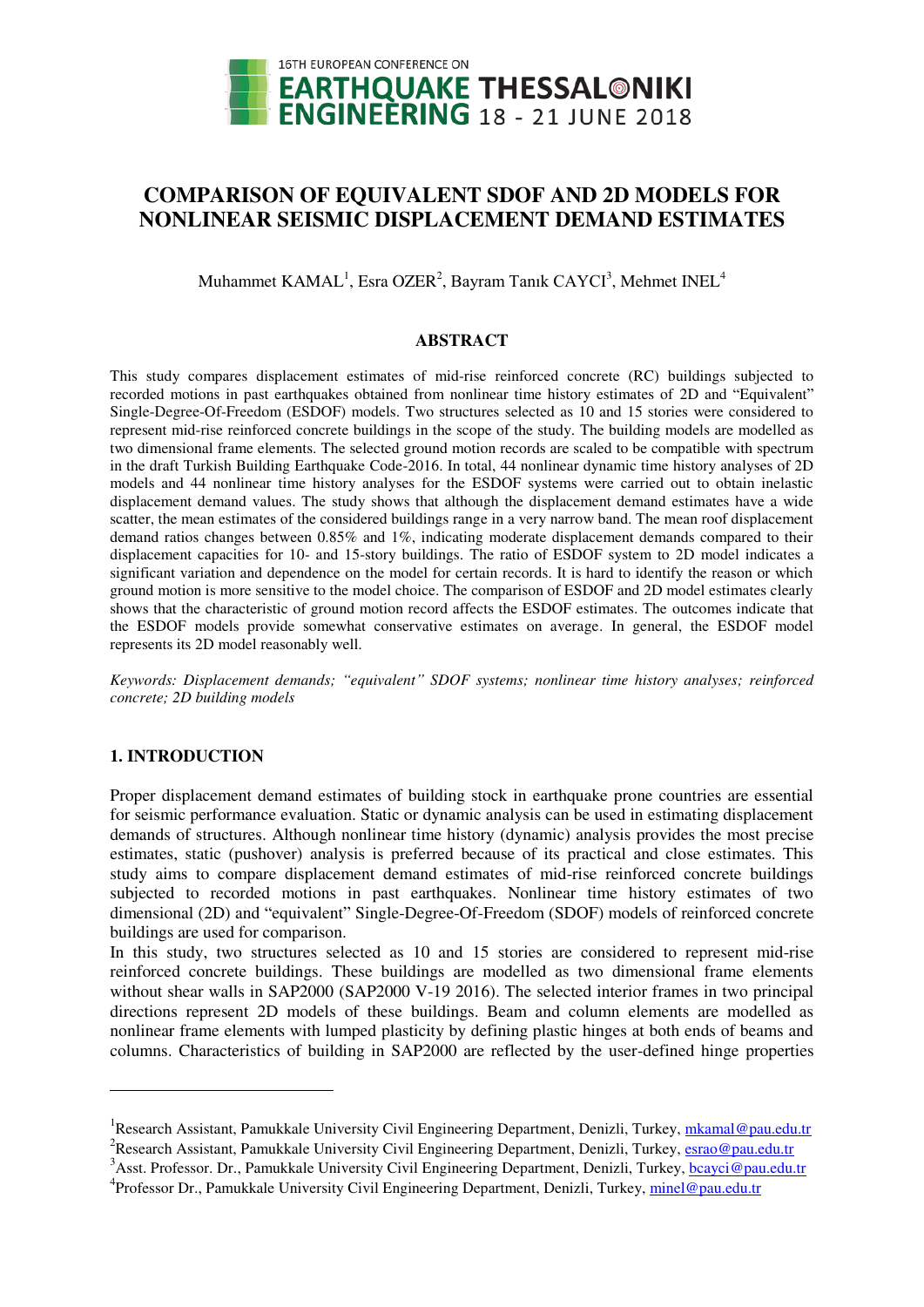using SEMAp (SEMAp 2008), software for moment-curvature analyses of RC members (Ozmen et al. 2007).

The inelastic dynamic characteristic of a building is represented by a bilinear "equivalent" SDOF system based on its capacity curve obtained by nonlinear static analysis. SAP2000 is used for 2D nonlinear static and nonlinear time history analyses. 11 records from past earthquakes are selected for nonlinear time-history analysis. Ground motion records are scaled to be compatible with spectrum in the draft Turkish Building Earthquake Code-2016 (TBEC-2016).

Seismic displacement demand estimates of 2D buildings and "equivalent" SDOF systems are compared each other. In addition, the obtained values based on past earthquakes are compared to inelastic displacement demand estimates of the draft Turkish Earthquake Code. The outcomes and findings of the study are useful to better understand the consequences and issues in simplification of building models as "equivalent SDOF" systems.

## **2. DESCRIPTION OF STRUCTURES AND MODELING APPROACH**

Two structures selected as 10 and 15 stories are considered to represent mid-rise reinforced concrete buildings for this study. The buildings were modelled with a typical beam-column RC frame system with no shear walls. Both buildings have the same plan and dimensions. The plan view of buildings and the selected interior axes for the 2D models were given in Figure 1. The selected buildings were designed according to modern Turkish Earthquake Code (TEC-2007) considering both gravity and seismic loads. Design ground acceleration of 0.4 g and soil class Z3 that is similar to class C soil of FEMA-356 (FEMA-356 2000) was assumed.

The concrete compressive strengths for both buildings were considered as 35 MPa while the yield strength of both longitudinal and transverse reinforcement was assumed to be 420 MPa. The period, seismic weight, lateral strength normalized by seismic weight, predominant mode participation factor, predominant mode effective mass coefficient and post-yield stiffness ratio (post-yield stiffness divided by initial stiffness) values are provided in Table 1. The building models are labeled as number of floor and direction taken into account for analysis. For example, 10s-x represents 10-story building in x direction.



Figure1. Plan view of the considered buildings (Selected frame models are also marked.)

The nonlinear behavior is taken by lumped plasticity model by defining plastic hinges at both ends of beams and columns. Beam and column elements were modeled as nonlinear frame elements with lumped plasticity by defining plastic hinges at both ends of beams and columns. Five points labeled A, B, C, D, and E define force-deformation relation of a typical plastic hinge as shown in Figure 2. The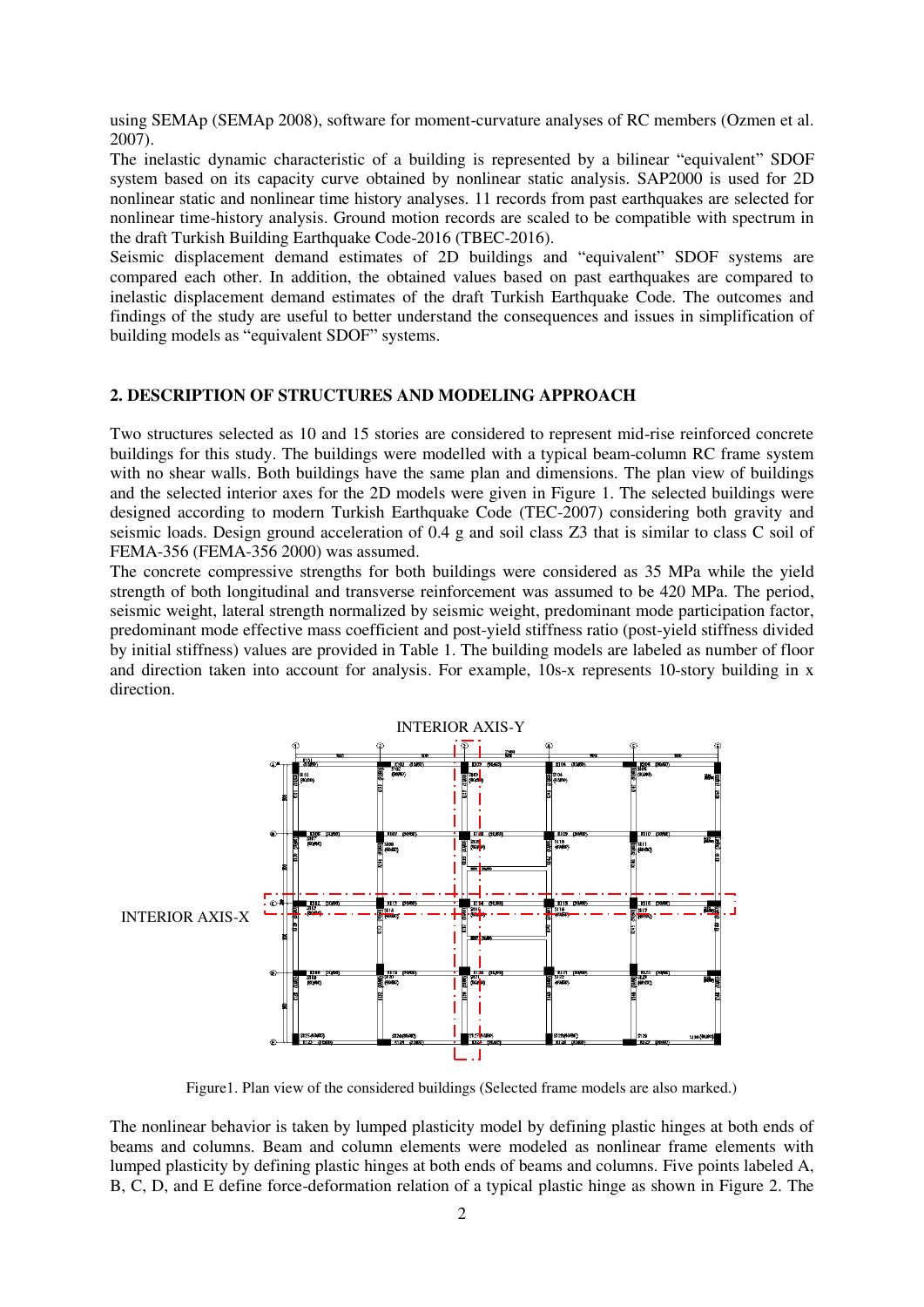assigned values to each of these points vary depending on type of element, material properties, longitudinal and transverse steel content, and axial load level on the element. The plastic hinge length is taken as half of the section depth as recommended in 2007 Turkish Earthquake Code. The software SEMAp was used for moment-curvature analyses of RC sections considering the Mander confined concrete model (Mander et al. 1988). Effective stiffness values are obtained per TEC-2007; 0.4EI for beams and values between 0.4 and 08EI depending on axial load level for columns.

Capacity curves of the buildings were obtained by nonlinear static analyses using SAP2000 in two principal directions. The lateral forces applied at mass center were proportional to the product of mass and the first mode shape amplitude at each story level under consideration. P-Delta effects were taken into account. Figure 3 plots capacity curves for the 10- and 15-story buildings. The vertical axis is base shear strength normalized by seismic weight while the horizontal axis is displacement at the roof level divided by building height.



Figure 2. Typical strength-deformation relation for a plastic hinge

Table 1. Important properties of the 10- and 15-story building models

|                                              |         | 10-story buildings | 15-story buildings |         |  |
|----------------------------------------------|---------|--------------------|--------------------|---------|--|
| <b>Parameter</b>                             | $10s-x$ | $10s-y$            | $15s-x$            | $15s-y$ |  |
| W: Seismic Weight (kN)                       | 13028   | 10822              | 19435              | 15179   |  |
| $T_1$ : Period (s)                           | 1.37    | 131                | 2.11               | 1.97    |  |
| $V_v/W$ : Lateral Strength Ratio             | 0.14    | 0.15               | 0.09               | 0.09    |  |
| $\Gamma_1$ : First Mode Participation Factor | 1.33    | 1.32               | 1 34               | 1.33    |  |
| $\alpha_1$ : First Mode Mass Coefficient     | 0.79    | 0.79               | 0.78               | 0.78    |  |
| $K_b/K$ : Post-Yield Stiffness Ratio         | 0.01    | 0.07               | 0.01               | 0.03    |  |



Figure 3. Capacity curves for 10- and 15-story buildings

## **3. GROUND MOTION AND RESPONSE HISTORY ANALYSIS**

This study used 11 earthquake records selected and scaled by PEER ground motion database. Only one horizontal component of these records was scaled according to the elastic acceleration spectrum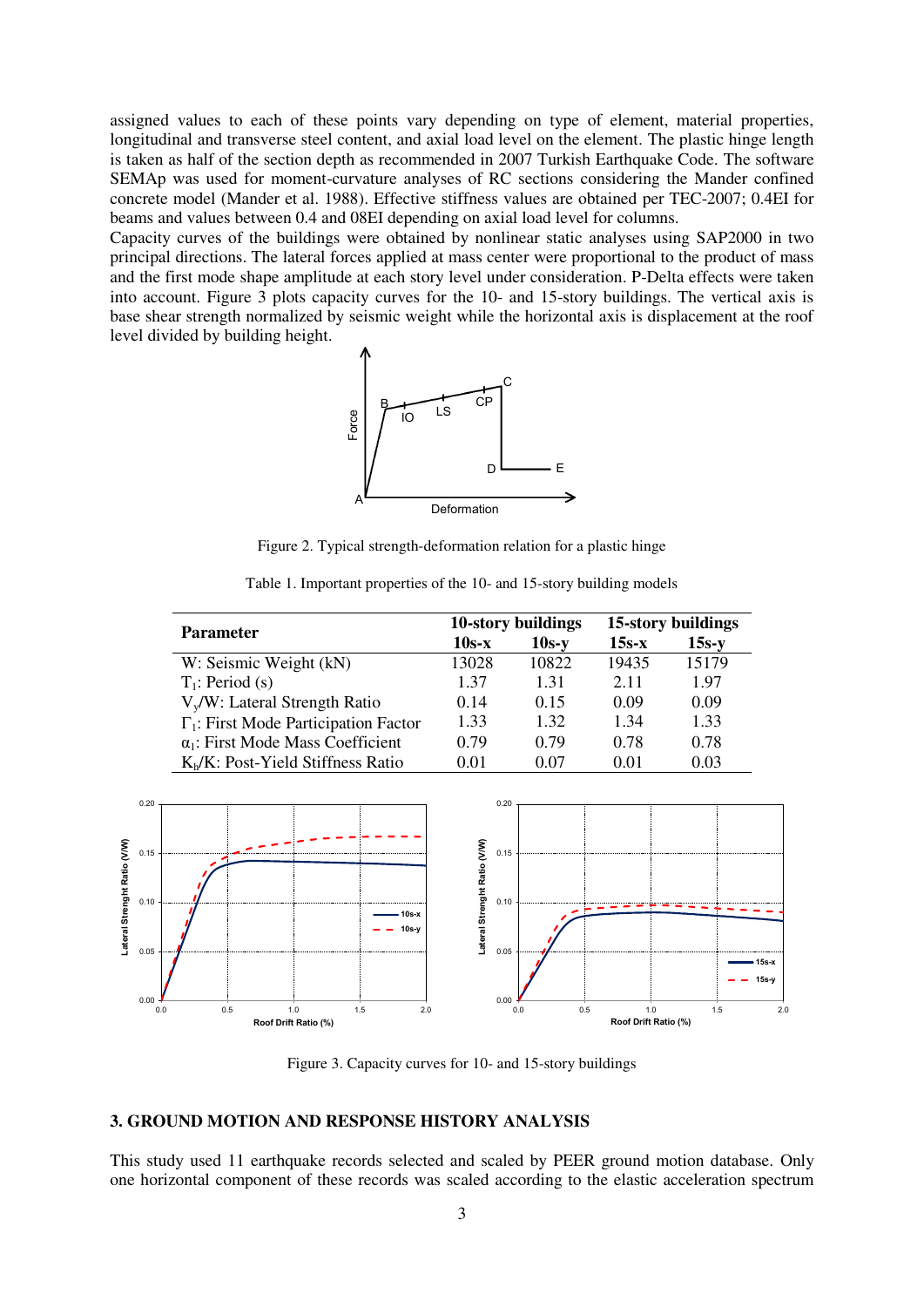for a 5% damping ratio. Spectral matching, the most commonly proposed earthquake record selection method by seismic codes (Kayhan et al., 2011), was used. The advantage of using spectrum matching is that the dispersion among analyses is reduced, allowing a stable estimate of the median response using fewer ground motions (NEHRP, 2011; Karakutuk, 2015). The buildings were assumed to be located at the location with highest seismicity region in Denizli, Turkey. Peak and design spectral acceleration coefficients for the assumed location were obtained from Seismic Hazard Maps interactive web application for Turkey (at [https://testtdth.afad.gov.tr/\)](https://testtdth.afad.gov.tr/).

According to draft TBEC (2016), the rules to be applied for the selection and scaling of earthquake ground motions are defined below.

- The number of earthquake records to be selected shall be at least 11. The number of records to be selected from the same earthquake shall not exceed 3.
- The average of the spectrum of all selected records for one or two dimensional calculations between  $0.2T_p$  and  $1.5T_p$  periods can never be less than 90% of the design spectrum ordinates  $(T_p)$  is the fundamental period of the structure in the direction where the accelerogram will be applied).

In addition to these, the following criteria are added for the current study;

- The magnitude of earthquakes was selected in the range of 5.0-7.6. (Ergun and Ates, 2014)
- $V_{s_{30}}$  range: 180 to 360 m/s to represent soil type ZC
- The maximum distance to the rupture is 25 km (Ay and Akkar, 2012).
- The scale coefficient was aimed to be between 1.5 and 4.

Scale factors and characteristics of earthquake records are given in Table 2. Elastic acceleration spectrum for the 5% damping ratio of the selected records are given in Figure 4. In addition, the average spectrum of the records and the response spectrum provided in draft Turkish Building Earthquake Code (TBEC, 2016) according to design earthquake with 10% probability of exceedance in 50 years for ZC type soil were also provided in the same figure. It seems that the average spectrum and design spectrum are very close especially for the period range of the considered building models. The mean value of structural response quantities from all analyses was used as allowed in Eurocode 8 when seven or more ground motion records are used in nonlinear response history analysis.

| <b>Identifier</b> | <b>Earthquake</b>        | Date<br>(dd/mm/yy) | <b>Station</b>                  | Comp.<br>$(^\circ)$ | <b>PGA</b><br>(g) | <b>Vs30</b><br>(m/s) | <b>Scale</b><br><b>Factor</b> |
|-------------------|--------------------------|--------------------|---------------------------------|---------------------|-------------------|----------------------|-------------------------------|
| <b>RSN169</b>     | Imperial<br>Valley-06    | 15.10.1979         | Delta                           | 262                 | 0.236             | 242.1                | 2.00                          |
| <b>RSN266</b>     | Victoria<br>Mexico       | 09.06.1980         | Chihuahua                       | 102                 | 0.151             | 242.1                | 2.80                          |
| <b>RSN316</b>     | Westmorland              | 26.04.1981         | Parachute Test<br>Site          | 225                 | 0.232             | 348.7                | 2.04                          |
| <b>RSN549</b>     | Chalfant<br>Valley-02    | 21.07.1986         | Bishop - LADWP<br>South St      | 180                 | 0.249             | 303.5                | 2.94                          |
| <b>RSN728</b>     | Superstition<br>Hills-02 | 24.11.1987         | <b>Westmorland Fire</b><br>Sta  | 090                 | 0.173             | 193.7                | 2.72                          |
| <b>RSN737</b>     | Loma Prieta              | 18.10.1989         | <b>Agnews State</b><br>Hospital | 000                 | 0.170             | 239.7                | 3.20                          |
| <b>RSN850</b>     | Landers                  | 28.06.1992         | Desert Hot<br>Springs           | 000                 | 0.171             | 359.0                | 3.50                          |
| <b>RSN985</b>     | Northridge-<br>01        | 17.01.1994         | LA - Baldwin<br>Hills           | 360                 | 0.239             | 297.1                | 3.02                          |
| <b>RSN1100</b>    | Kobe Japan               | 16.01.1995         | Abeno                           | 000                 | 0.221             | 256.0                | 3.36                          |
| <b>RSN2752</b>    | Chi-Chi<br>Taiwan-04     | 20.09.1999         | <b>CHY101</b>                   | 101                 | 0.177             | 258.9                | 3.56                          |
| <b>RSN5652</b>    | Iwate Japan              | 13.06.2008         | IWTH20                          | 020                 | 0.245             | 288.8                | 3.34                          |

Table 2. Earthquake acceleration records used in the study and their characteristics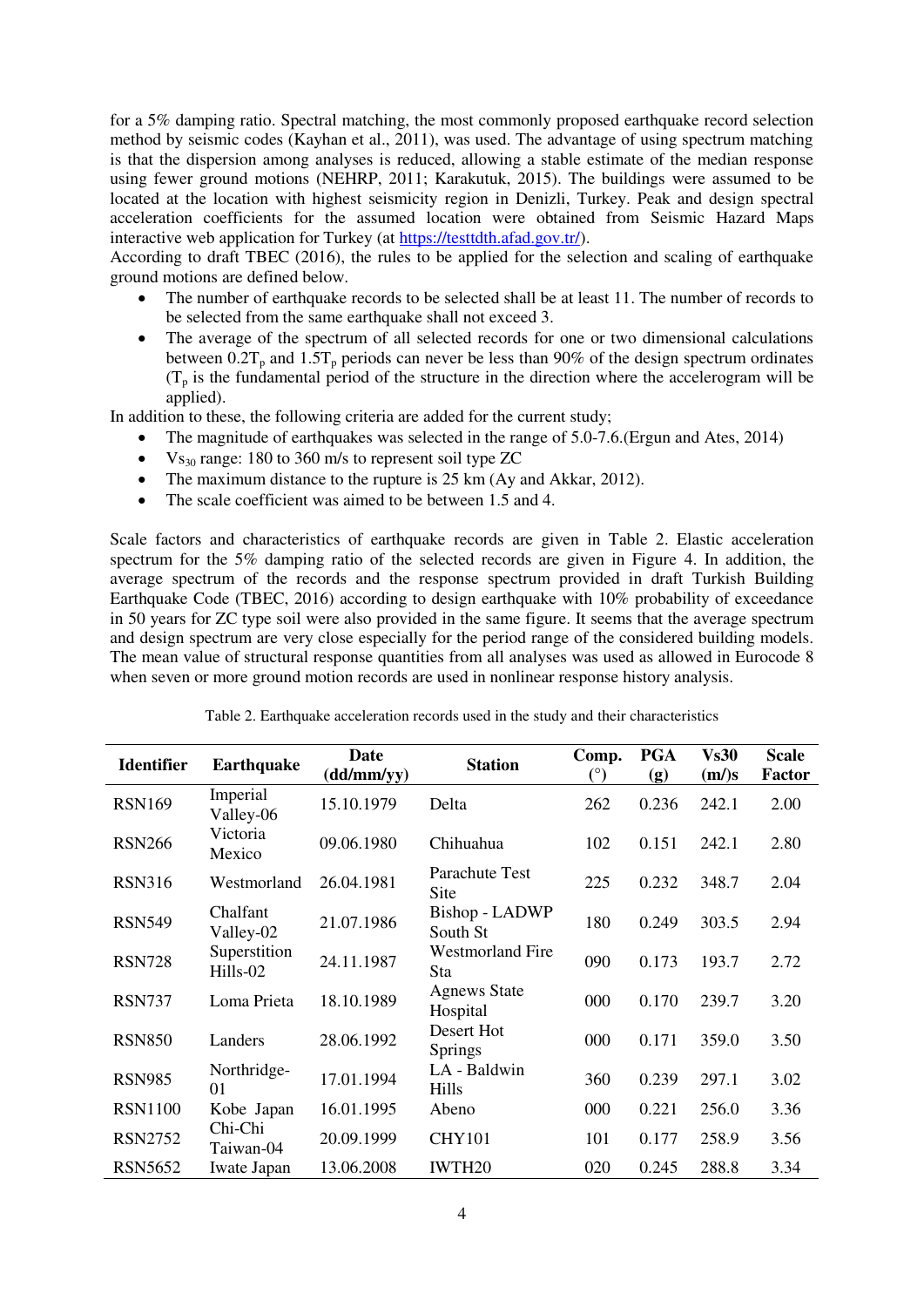

Figure 4. Elastic acceleration spectrum for 5% damping of earthquake acceleration records used in the study

## **4. "EQUIVALENT" SDOF IDEALIZATION OF 2D BUILDING RESPONSE**

The "Equivalent" Single-Degree-Of-Freedom (ESDOF) representation of a Multi-Degree-Of-Freedom (MDOF) system, requires knowledge of the distribution of mass, a deflected shape characteristic of the response, and the lateral load-deformation response of the building as it responds in its predominant "mode" (also termed as capacity curve). The response of the building in its predominant "mode" is determined by nonlinear static (pushover) analysis with lateral loads imposed that are consistent with the shape vector and mass distribution. The displacement of the structure is monitored at the roof level.

The capacity curve obtained by pushover analysis is curvilinear. The nonlinear dynamic response of an ESDOF system based on this capacity curve may be computed by fitting a multilinear curve or a bilinear curve to the capacity curve. If a bilinear curve is fitted, the response may be computed using the simple hysteretic models available in common computer programs for nonlinear dynamic analysis, such as BISPEC (Hachem, BiSpec V-2.20 2012) and USEE 2001 (Inel et al. 2001).

Several techniques for establishing an "equivalent" SDOF system have been recommended in the literature (e.g. list ATC-40 1996 and FEMA-356 2000). The basic assumption common to all techniques is that a single shape vector represents the normalized deflected shape of the MDOF system throughout its response history. Then, the relative lateral displacements of the MDOF system,  $u(t)$ , may be defined as

$$
\mathbf{u}(t) = \mathbf{\phi} u_{\text{roof}}(t) \tag{1}
$$

where  $u_{\text{root}}$  = the displacement of the building at roof level and  $\phi$  = the shape vector normalized to have a value of unity at roof ( $\phi_{\text{roof}} = 1.0$ ).

Yield strength coefficient, yield displacement and post-yield stiffness parameters describe ESDOF models of buildings. FEMA-356 and ATC-40 provide guidance for "equivalent" SDOF representation of building capacity curve. FEMA-440 (2005) compared performance of FEMA-356 and ATC-40 "equivalent" SDOF systems and recommends the use of ATC-40 representation. The capacity curve of each building was converted to an ESDOF system using ATC-40 representation in which yield displacement,  $\Delta_{v}$ , and yield strength coefficients,  $C_{v}$ , are given by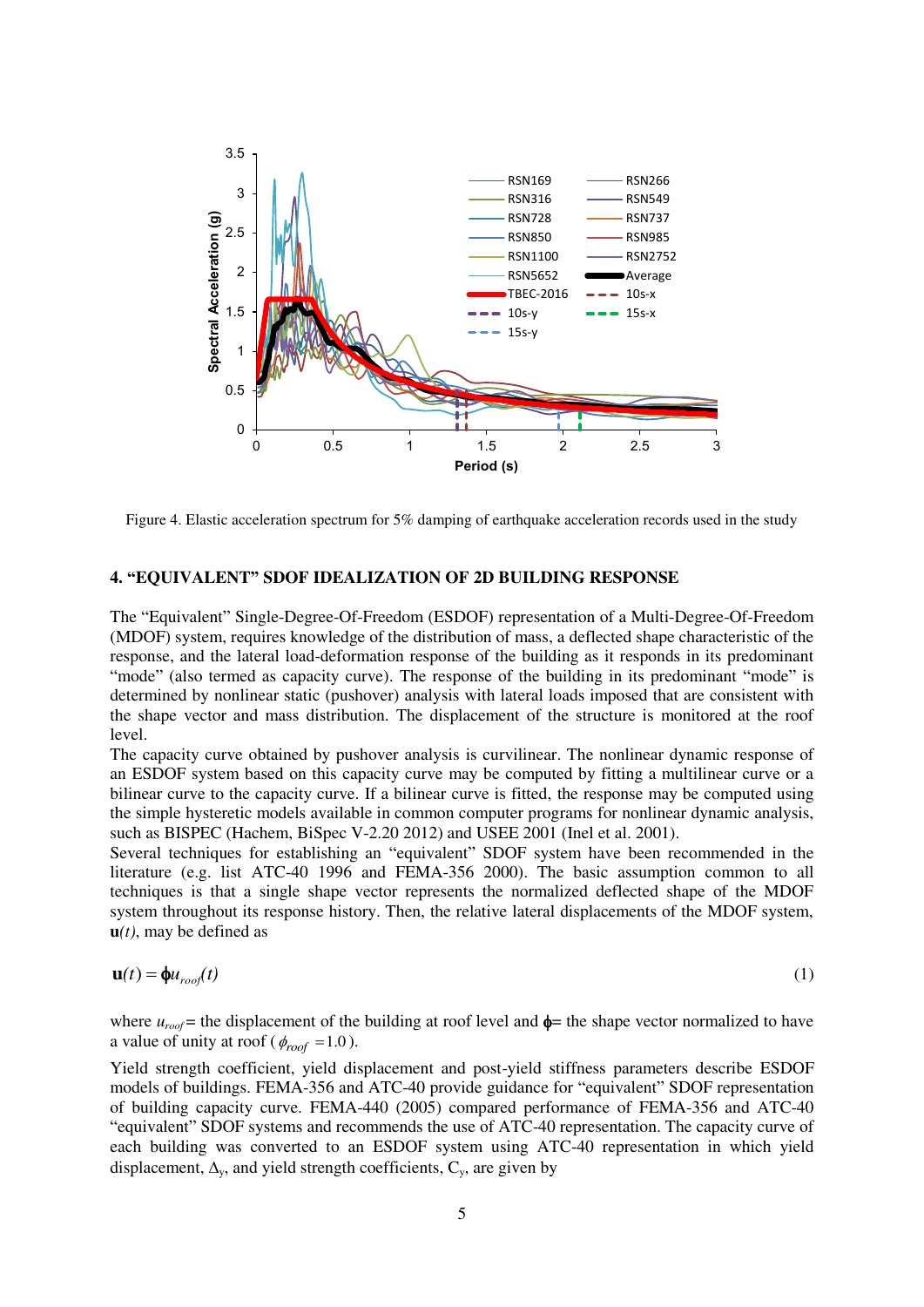$$
\Delta_{y} = \frac{\Delta_{y, root}}{\Gamma_{1}}
$$
\n
$$
C_{y} = \frac{S_{a}}{g} = \frac{V_{y, mid} / W}{\alpha_{1}}
$$
\n(2)

where  $\Delta_{y,root}$  = the roof displacement at yield,  $\Gamma_1$  = the first (predominant) mode participation factor, S<sub>a</sub>  $=$  the pseudo-acceleration associated with yield of the "equivalent" SDOF system, g= the acceleration of gravity,  $V_{y,\text{modof}} =$  the base shear strength of the multi-degree-of-freedom (MDOF) system or building at global yield, W= seismic weight of the MDOF system, and  $\alpha_1$ = the modal mass coefficient of the predominant mode. The displacement demand of the ESDOF system,  $u^*$ , may be estimated using one of the available techniques (e.g. a smoothed design spectrum obtained with suitable  $R$ - $\mu$ - $T$ relations, displacement coefficient methods in FEMA-356 and FEMA-440 and direct computation of SDOF response to one or more ground motions).



Figure 5. Capacity curve and its bilinear ESDOF representation is provided for transverse direction (ydirection) of 10-story building.

A typical capacity curve and its bilinear ESDOF representation is provided in Figure 5 for transverse direction (y-direction) of the 10-story building. The inelastic dynamic characteristic of each building is represented by a bilinear "equivalent" SDOF system. The seismic displacement demand is obtained subjecting such SDOF system to time history analysis under selected ground motions listed in Table 2. The "equivalent" SDOF nonlinear response history analyses were carried out using BISPEC (Hachem, BiSpec). The "equivalent" SDOF displacement demands were then converted into building displacement demands at the roof level multiplying by the first mode participation factor,  $\Gamma_1$ .

## **5. SEISMIC DEMANDS**

Seismic demands of the 10- and 15-story buildings were obtained from nonlinear response history analysis for both 2D and ESDOF models. The roof drift ratio demands (roof displacements normalized by the building height) of the 10- and 15-story buildings obtained from ESDOF nonlinear time history analyses are given in Table 3. The inelastic displacement demand estimates calculated according to the draft Turkish Earthquake Code spectrum were also provided in the table. The average roof drift ratios vary between 0.85% and 1%, indicating moderate displacement demands for 10- and 15-story buildings for the selected ground motion records. The variation of displacement demands is similar for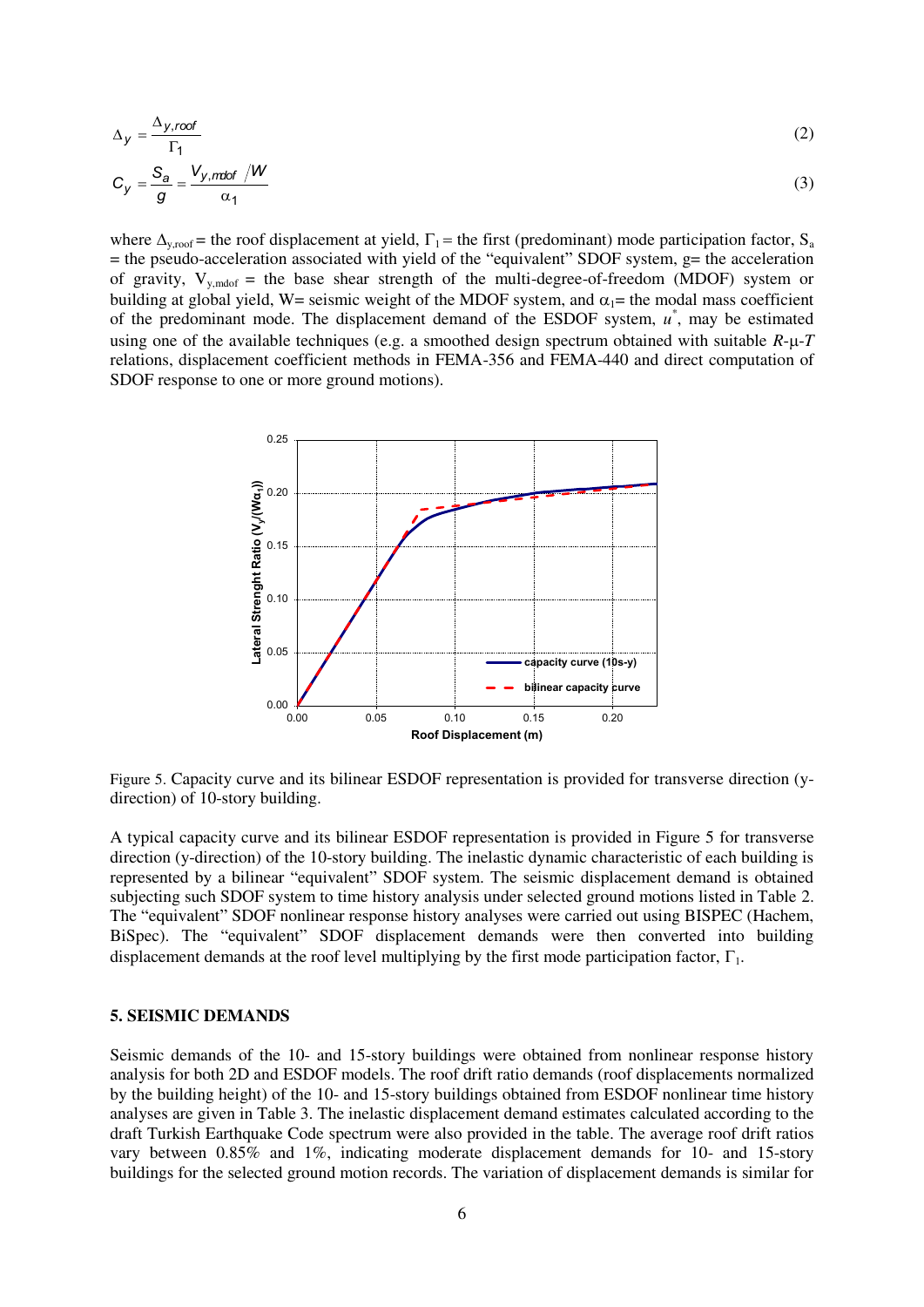the selected building set. Since the average of the selected ground motion set is scaled to the draft TBEC-2016 spectrum, it is expected that the average of displacement demands of nonlinear time history analyses and the demand estimate of the code should be similar. Except y-direction of 10-story building demand, the 2D building model estimates and the code demand estimates are very similar. Figure 6 plots ESDOF estimates versus 2D model estimates. The estimates for 15-story buildings models are closely around the equal estimate line, indicating less scatter and higher success of the ESDOF representation while there is significant scatter and no trend for the estimates of 10-story building models.

| Table 3. Roof Drift Ratio demands of 10- and 15-story buildings obtained from "equivalent" SDOF and 2D |                                |  |  |
|--------------------------------------------------------------------------------------------------------|--------------------------------|--|--|
|                                                                                                        | nonlinear time history $(\% )$ |  |  |

|                   | 10-story buildings |              |         | 15-story buildings |         |              |         |              |
|-------------------|--------------------|--------------|---------|--------------------|---------|--------------|---------|--------------|
| <b>Records</b>    | $10s-x$            |              | $10s-y$ |                    | $15s-x$ |              | $15s-y$ |              |
|                   | 2D                 | <b>ESDOF</b> | 2D      | <b>ESDOF</b>       | 2D      | <b>ESDOF</b> | 2D      | <b>ESDOF</b> |
| <b>RSN266</b>     | 1.66               | 1.70         | 1.56    | 1.48               | 0.91    | 1.04         | 0.85    | 1.01         |
| <b>RSN1100</b>    | 0.64               | 0.63         | 0.93    | 0.55               | 0.79    | 0.92         | 0.70    | 0.73         |
| <b>RSN169</b>     | 0.83               | 0.84         | 0.98    | 0.67               | 1.06    | 1.00         | 0.88    | 0.91         |
| <b>RSN2752</b>    | 1.59               | 1.60         | 1.36    | 1.29               | 1.07    | 1.49         | 1.13    | 1.42         |
| <b>RSN316</b>     | 0.87               | 1.58         | 1.26    | 1.15               | 1.49    | 1.65         | 1.45    | 1.69         |
| <b>RSN549</b>     | 0.77               | 0.80         | 0.97    | 0.60               | 0.66    | 0.81         | 0.70    | 0.49         |
| <b>RSN5652</b>    | 0.69               | 1.00         | 0.60    | 0.75               | 0.66    | 0.83         | 0.61    | 0.65         |
| <b>RSN728</b>     | 0.67               | 1.33         | 0.78    | 0.71               | 0.90    | 0.95         | 0.90    | 0.90         |
| <b>RSN737</b>     | 0.77               | 1.09         | 0.82    | 0.83               | 1.19    | 1.47         | 1.08    | 1.26         |
| <b>RSN850</b>     | 0.63               | 0.71         | 0.95    | 0.64               | 0.50    | 0.80         | 0.48    | 1.07         |
| <b>RSN985</b>     | 0.64               | 0.69         | 0.82    | 0.83               | 0.66    | 0.69         | 0.54    | 0.61         |
| <b>Minimum</b>    | 0.63               | 0.63         | 0.60    | 0.55               | 0.50    | 0.69         | 0.48    | 0.49         |
| <b>Maximum</b>    | 1.66               | 1.70         | 1.56    | 1.48               | 1.49    | 1.65         | 1.45    | 1.69         |
| Average           | 0.89               | 1.09         | 1.00    | 0.86               | 0.90    | 1.06         | 0.85    | 0.98         |
| <b>Draft TBEC</b> | 0.91               |              |         | 0.86               |         | 0.92         |         | 0.85         |
| $(2016)$ Demands  |                    |              |         |                    |         |              |         |              |



**Roof Drift Ratio by 2D model (%)**

Figure 6. Comparison of roof drift ratio demands of "equivalent" SDOF and the 2D model at 10- and 15-story buildings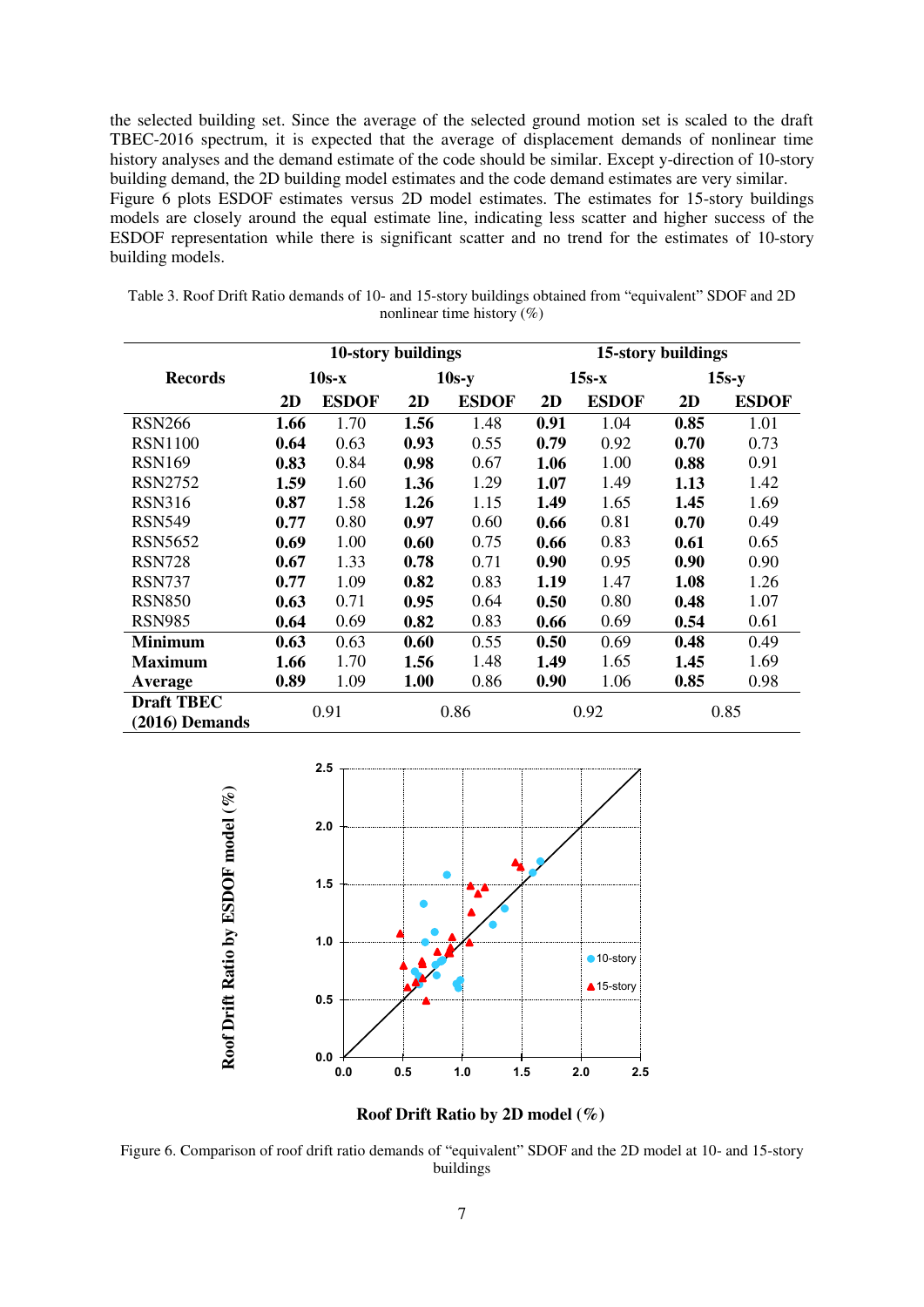| Records        |         | 10-story buildings | 15-story buildings |         |  |
|----------------|---------|--------------------|--------------------|---------|--|
|                | $10s-x$ | $10s-y$            | $15s-x$            | $15s-y$ |  |
| <b>RSN266</b>  | 1.03    | 0.95               | 1.14               | 1.19    |  |
| <b>RSN1100</b> | 1.00    | 0.59               | 1.16               | 1.03    |  |
| <b>RSN169</b>  | 1.01    | 0.68               | 0.94               | 1.03    |  |
| <b>RSN2752</b> | 1.00    | 0.95               | 1.39               | 1.25    |  |
| <b>RSN316</b>  | 1.82    | 0.92               | 1.11               | 1.17    |  |
| <b>RSN549</b>  | 1.04    | 0.62               | 1.22               | 0.71    |  |
| RSN5652        | 1.45    | 1.24               | 1.26               | 1.08    |  |
| <b>RSN728</b>  | 1.98    | 0.91               | 1.06               | 1.01    |  |
| <b>RSN737</b>  | 1.42    | 1.01               | 1.24               | 1.17    |  |
| <b>RSN850</b>  | 1.11    | 0.67               | 1.58               | 2.26    |  |
| <b>RSN985</b>  | 1.08    | 1.02               | 1.03               | 1.13    |  |
| Minimum        | 1.00    | 0.59               | 0.94               | 0.71    |  |
| <b>Maximum</b> | 1.98    | 1.24               | 1.58               | 2.26    |  |
| Average        | 1.27    | 0.87               | 1.19               | 1.18    |  |

Table 4. Comparison of "equivalent" SDOF and the 2D displacement demands of 10- and 15-story buildings at roof level ( $\Delta_{ESDOF, roof}/\Delta_{2D, roof}$ )

Table 4 lists the ratio of displacement demand estimates obtained by ESDOF model to that by 2D model for the10- and 15-story buildings. The displacement ratios are also plotted in Figure 7. As it is seen from the table, the displacement estimate ratios change between 0.59 and 2.26. The mean values for 11 ground motion records of each building group vary from 0.87 to 1.27. The estimates of 15-story building is better than that of the 10-story building. Except the y-direction of 10-story building, the average values of ∆ESDOF, roof/∆2D, roof are around 1.2 meaning that the ESDOF models provide about 20% higher estimates. The obtained results indicate that the ESDOF models provide somewhat conservative estimates on average as observed in previous studies for the other building set with different number of stories (Inel at al. 2010). In general, the ESDOF model represents its 2D model reasonably well.

The ratio of ESDOF system to 2D model indicates a significant variation and dependence on the model for certain ground motion records. It is hard to identify the reason or which ground motion is more sensitive to the model choice. For example, the ESDOF model subjected to RSN728 record provides reasonably well estimates except x-direction of 10 story building which is almost twice of the 2D estimate. Similarly, the ESDOF model subjected to RSN1100 record significantly underestimates the demand for y-direction of 10-story building. The comparison of ESDOF and 2D model estimates clearly shows that the characteristic of ground motion record affects the ESDOF estimates.

The ESDOF system and the average spectrum were used to estimate the inelastic displacement demand per the draft Turkish Earthquake Code. The estimates are very close those of the 2D models. This shows that the ESDOF system can represent the building model reasonably well. The differences in nonlinear time history analysis are related to the characteristic of the records.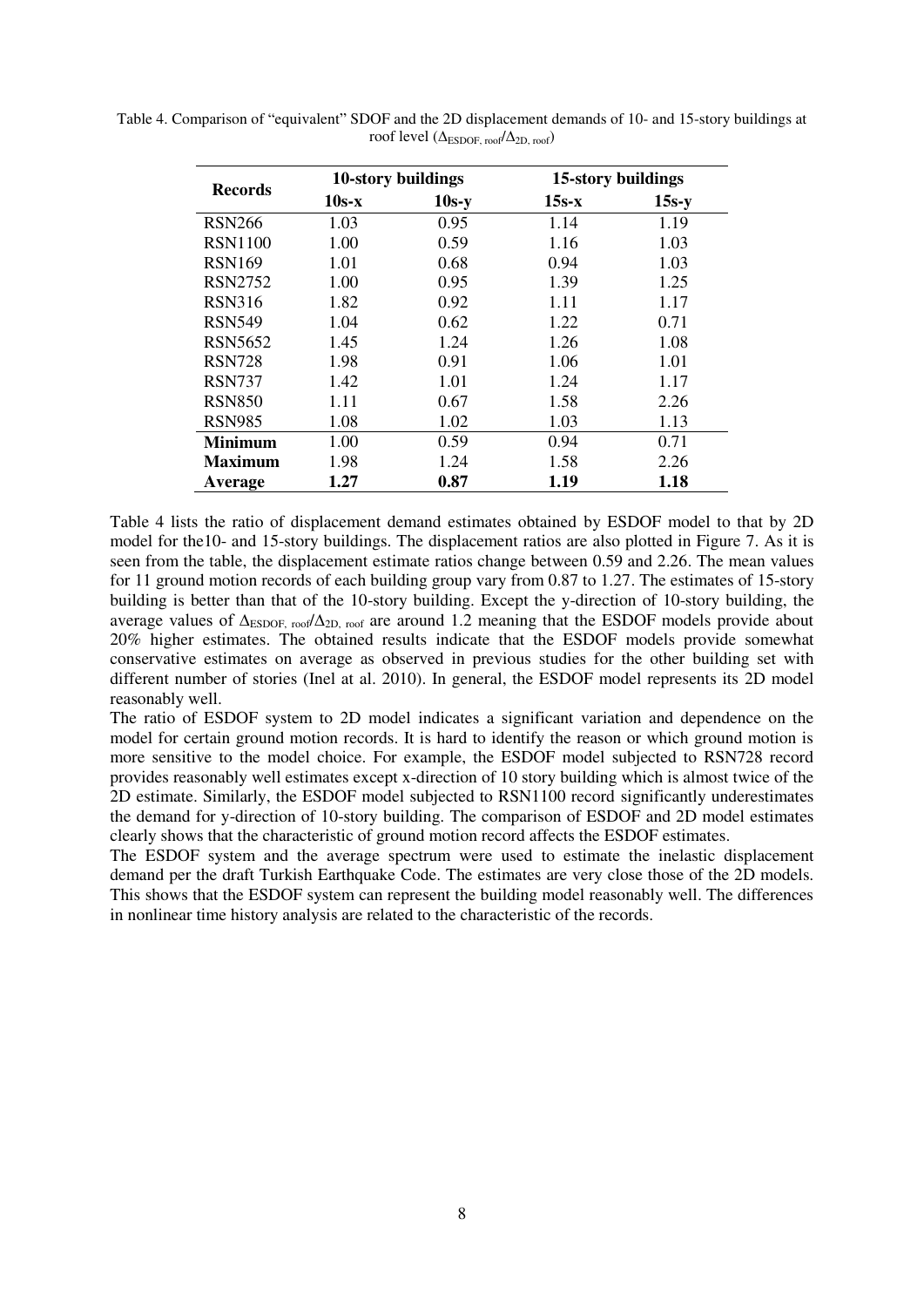

Figure 7. Comparison of roof drift ratio demands of "equivalent" SDOF and the 2D model for 11 ground motion records

#### **6. CONCLUSIONS**

This study aims to compare displacement demand estimates of mid-rise reinforced concrete buildings subjected to recorded motions in past earthquakes scaled to the code spectrum. Nonlinear time history estimates of two dimensional (2D) and "equivalent" Single-Degree-Of-Freedom (SDOF) models of reinforced concrete buildings are used for comparison. Two structures selected as 10 and 15 stories were considered to represent mid-rise reinforced concrete buildings in the scope of the study. The inelastic dynamic characteristics are represented by the ESDOF systems using the capacity curves of buildings. The capacity curves of investigated buildings were determined by nonlinear static analyses using SAP2000. 11 records from past earthquakes are selected for nonlinear time-history analysis. Ground motion records are scaled to be compatible with spectrum in the draft Turkish Building Earthquake Code-2016 (TBEC-2016). In total, 44 nonlinear dynamic time history analyses of 2D models and 44 nonlinear time history analyses for the ESDOF systems were carried out to obtain inelastic displacement demand values. The observations and finding are summarized below:

- The outcomes shows that although the displacement demand estimates have a wide scatter, the mean estimates of the considered buildings range in a very narrow band. The mean roof displacement demand ratios changes between 0.85% and 1%, indicating moderate displacement demands compared to their displacement capacities for 10- and 15-story buildings for the selected ground motion records.
- The ratio of ESDOF system to 2D model indicates a significant variation and dependence on the model for certain ground motion records. It is hard to identify the reason or which ground motion is more sensitive to the model choice.
- The comparison of ESDOF and 2D model estimates clearly shows that the characteristic of ground motion record affects the ESDOF estimates.
- Except the y-direction of 10-story building, the average estimates are around 1.2 meaning that the ESDOF models provide about %20 higher estimates. The obtained results indicate that the ESDOF models provide somewhat conservative estimates on average as observed in previous studies. In general, the ESDOF model represents its 2D model reasonably well.
- The ESDOF system and the average spectrum were also used to estimate the inelastic displacement demand per the draft Turkish Earthquake Code using nonlinear static analysis. The estimates are very close to those of the 2D models using nonlinear dynamic analysis. This shows that the ESDOF system can represent the building model reasonably well. The differences observed in nonlinear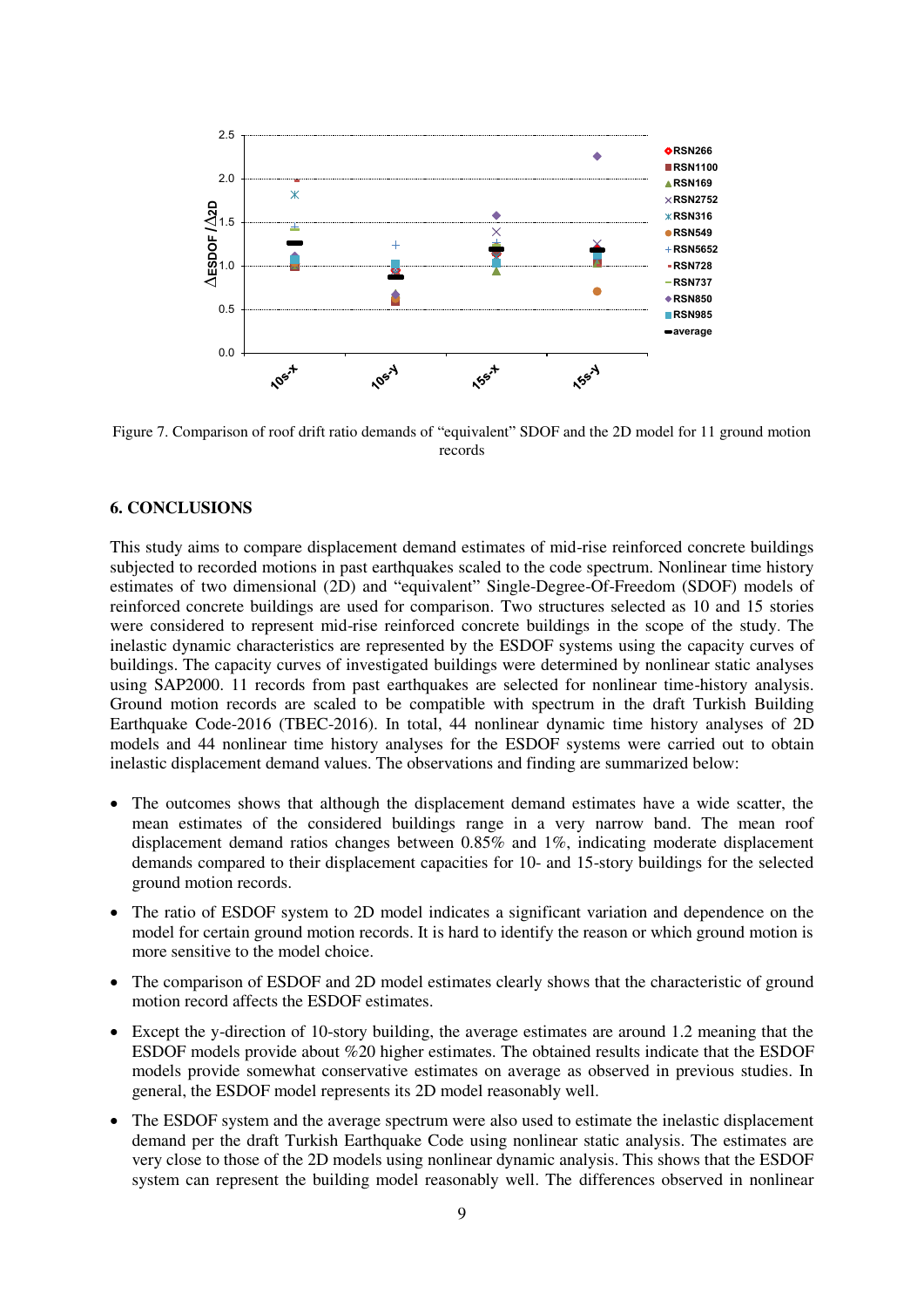time history analysis of the ESDOF models are related to the characteristic of the records.

 The buildings used in the study are reinforced concrete frame buildings without any shear walls. The findings may not be valid for the buildings with shear walls.

#### **7. ACKNOWLEDGMENTS**

The authors acknowledge support provided by Pamukkale University Research Fund Unit (PAU-BAP) for the conference participation grant and partial support of Pamukkale University Research Fund Unit under Project No: 2014FBE067.

#### **8. REFERENCES**

ATC-40 (1996). Seismic evaluation and retrofit of concrete buildings, Applied Technology Council, Report No. ATC-40 Vols. 1 and 2. California.

Ay BO and Akkar S (2012). Scaling and selection of ground motion records for nonlinear response history analysis of structures, 15 WCEE, Lisbon, Portugal.

Ergun M and Ates S (2014). Comparing of the effects of scaled and real earthquake records on structural response, Earthquakes and Structures, Vol. 6, No. 4 (2014) 375-392.

Eurocode-8 (2003). Design provisions for earthquake resistance of structures, Part 1.1: General rules, seismic actions and rules for buildings, European Committee for Standardization.

FEMA-356 (2000). Prestandard and commentary for seismic rehabilitation of buildings, report No. FEMA-356, *Federal Emergency Management Agency*, Washington, D.C.

FEMA-440 (2005). Improvement of nonlinear static seismic analysis procedures, Report No. FEMA-440, *Federal Emergency Management Agency*, Washington (D.C).

Hachem MM, BiSpec,<http://eqsols.com/Bispec.aspx>

Inel M, Bretz EM, Black EF, Aschheim MA, and Abrams, DP (2001). USEE 2001: Utility Software for Earthquake Engineering – Program, Report, and User's Manual," CD Release 01-05, Mid-America Earthquake Center, University of Illinois, Urbana, IL. Available: [http://mae.ce.uiuc.edu/.](http://mae.ce.uiuc.edu/)

Inel M, Ozmen HB, Celik S, Onur O (2010). Comparison of "equvailent" sdof and 3-D models for nonlinear seismic displacement demand estimates, *9. International Congress on Advances in Civil Engineering*, 27-30 September 2010, Trabzon, Turkey.

Kayhan AH, Korkmaz KA, Irfanoglu A (2011). Selecting and scaling real ground motion records using harmony search algorithm, Soil Dynamics and Earthquake Engineering, 31(2011),941-953.

Karakutuk O (2015). Effects of ground motion selection on seismic response of buildings, a thesis submitted to the graduate school of natural and applied sciences of middle east technical university, Ankara, Turkey.

Mander JB, Priestley MJN and Park R. (1988). Theoretical Stress-Strain Model for Confined Concrete. ASCE 114(8), 1804-1826.

NEHRP (2011). Selecting and scaling earthquake ground motions for performing response-history analyses, NIST GCR 11-917-15.

Ozmen HB, Inel M ve Bilgin H (2007). Betonarme elemanların doğrusal ötesi davranışlarının modellenmesi, *6. Ulusal Deprem Mühendisliği Konferansı*, Cilt II:207-216, 16-20 Ekim 2007, Istanbul, Turkey.